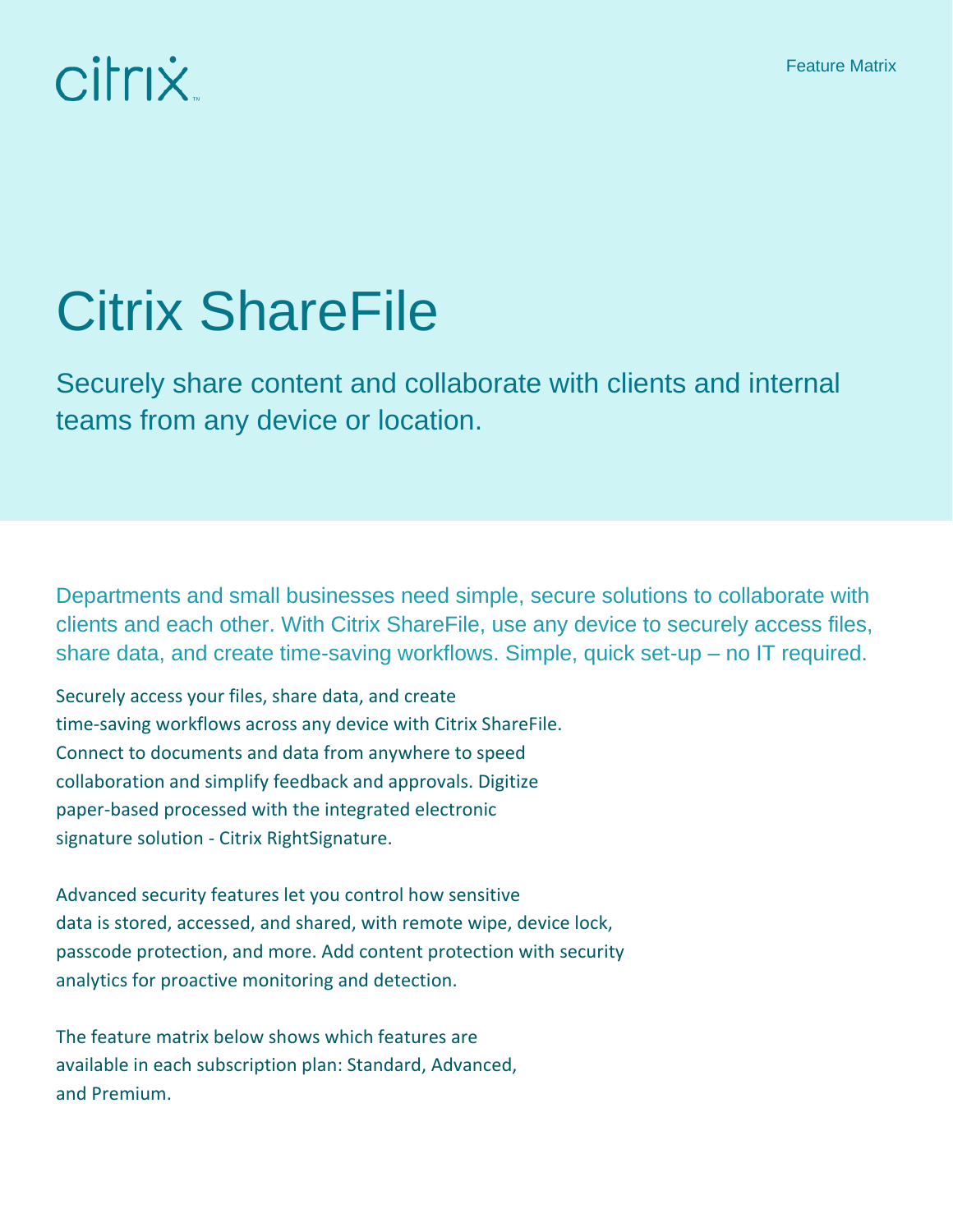| <b>Secure collaboration</b>                                  | Standard | Advanced | Premium |
|--------------------------------------------------------------|----------|----------|---------|
| Active Directory and single sign-on (SSO)                    |          |          |         |
| Two-step verification                                        |          |          |         |
| Mandatory two-step authentication                            |          |          |         |
| Encrypted email                                              |          |          |         |
| Hard quotas: Enforce storage quotas                          |          |          |         |
| Secure mobile data wipe                                      |          |          |         |
| Device security                                              |          |          |         |
| Archiving                                                    |          |          |         |
| Watermarking (Information Rights Management)                 |          |          |         |
| View-only sharing and access                                 |          |          |         |
| Click trails                                                 |          |          |         |
| Key management services (KMS) <sup>1</sup>                   |          |          |         |
| CASB integration for data loss prevention (DLP) <sup>2</sup> |          |          |         |

| Collaborate the way you need with clients                         | Standard | Advanced | Premium |
|-------------------------------------------------------------------|----------|----------|---------|
| Feedback and approval workflows                                   |          |          |         |
| Store, backup, and share files securely online                    |          |          |         |
| Edit documents on mobile device                                   |          |          |         |
| Enable unlimited client users. Add users and unlimited clients to |          |          |         |
| shared files, folders, and workspaces.                            |          |          |         |
| Co-editing documents with Office 365 (requires Office 365         |          |          |         |
| license)                                                          |          |          |         |
| Full text search                                                  |          |          |         |
| Request list of files provided by client                          |          |          |         |
| <b>File Management</b>                                            |          |          |         |
| File versioning                                                   |          |          |         |
| File check-in and check-out                                       |          |          |         |
| File drop                                                         |          |          |         |
| Folder Q&A                                                        |          |          |         |
| Folder creation templates                                         |          |          |         |
| Electronic signature                                              |          |          |         |
| Send document for e-signature with integrated Premium             |          |          |         |
| features of Citrix RightSignature                                 |          |          |         |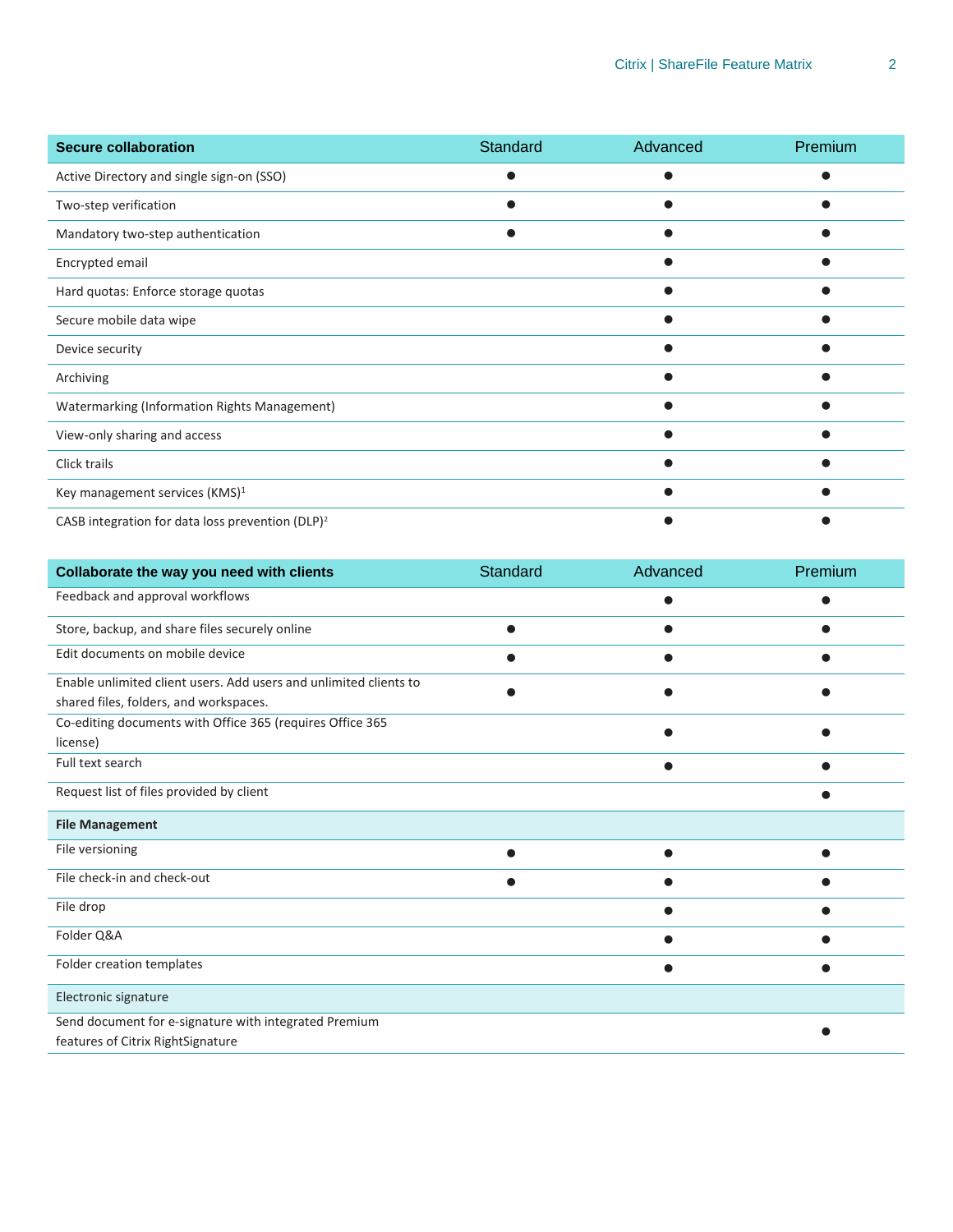| Unified digital workspace                                         | Standard | Advanced | Premium |
|-------------------------------------------------------------------|----------|----------|---------|
| Remote access to securely stored files from any device via        |          |          |         |
| Share File web interface or Citrix Files desktop application for  |          |          |         |
| Windows and Mac                                                   |          |          |         |
| Personal cloud connectors: SharePoint Online, OneDrive,           |          |          |         |
| OneDrive for Business, DropBox, Box, Google Drive                 |          |          |         |
| Network share connectors and SharePoint On-premises               |          |          |         |
| Edit documents on mobile device                                   |          |          |         |
| Enable unlimited client users. Add users and unlimited clients to |          |          |         |
| shared files, folders, and workspaces.                            |          |          |         |

| <b>Compliance</b>                           | Standard | Advanced | Premium |
|---------------------------------------------|----------|----------|---------|
| HIPAA compliance configuration <sup>3</sup> |          |          |         |
| FINRA / Financial <sup>3</sup>              |          |          |         |

| <b>Integrations</b>                                                   | Standard | Advanced | <b>Premium</b> |
|-----------------------------------------------------------------------|----------|----------|----------------|
| Developer API                                                         |          |          |                |
| Co-editing documents with Office 365 (requires Office 365<br>license) |          |          |                |
| Citrix Files plugin for Microsoft Outlook, Google Gmail               |          |          |                |
| Citrix RightSignature                                                 |          |          |                |
| <b>Citrix Analytics for Security</b>                                  |          |          |                |

| <b>Admin controls</b>                                  |                                                                                                                                     |
|--------------------------------------------------------|-------------------------------------------------------------------------------------------------------------------------------------|
| Simple, detailed user<br>provisioning and permissions. | Choice of Citrix managed storage or customer managed storage, and Cloud Connectors to 3rd party cloud<br>repositories. <sup>4</sup> |
|                                                        | Max file size upload/download 100 GB                                                                                                |
| Features available with all                            | Activity logs and reports                                                                                                           |
| plans.                                                 | User management tool                                                                                                                |
|                                                        | Policy-based administration                                                                                                         |
|                                                        | Folder invitations                                                                                                                  |
|                                                        | Custom branding                                                                                                                     |
|                                                        | Offline Sync                                                                                                                        |

## For a free trial of ShareFile, visit sharefile.com/trial